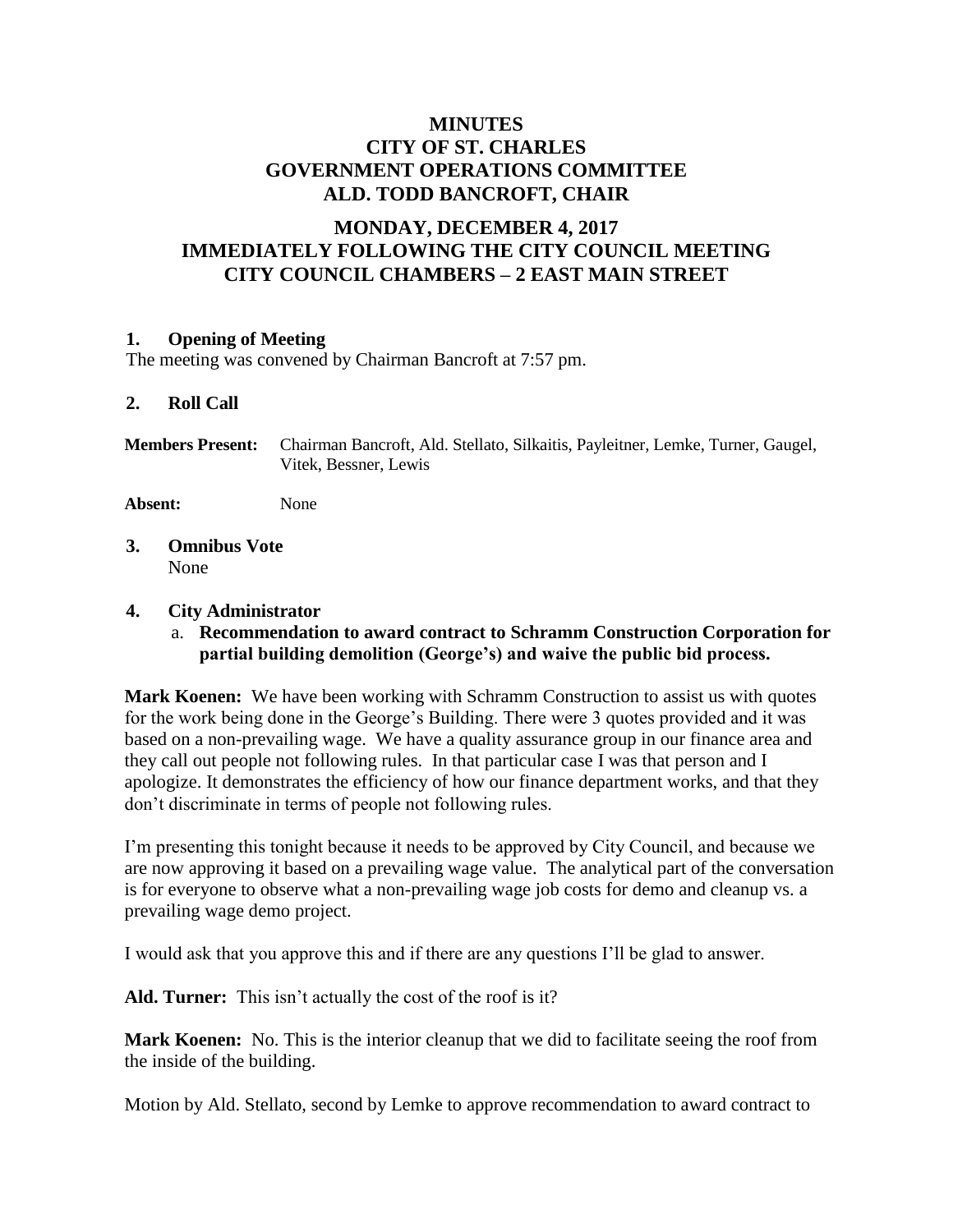Schramm Construction Corporation for partial building demolition (George's) and waive the public bid process.

**Voice Vote:** Ayes: Unanimous; Nays: None. Chair Bancroft did not vote as Chair. **Motion Carried.**

**Ald. Lemke:** I would like to have this group entertain a discussion. Due to the later fall, the leaves haven't been showing up on the curbs until the last 2 weeks. The City has been good about having the contractor collect the leave, but I've noticed across several wards there are still a lot of leaves. People didn't know the time was up, and it's starting to flow into the gutters. I did have a couple of calls from folks. One in particular, tonight, that stated if they knew they would retain their lawn service to make sure their leaves are also at the curb. I wonder if the City staff has any comments, and if there is any flexibility in requiring that we close this tomorrow?

**Peter Suhr:** The leaf program continues. We actually just got started on the west side today. We were supposed to be done last week according to the original plan. As you mentioned mother nature was a bit hard on us this year as she always is every year for leaf pickup. The amount of leaves on the east side were so much we were delayed about 1 week. We started on the west side today and we anticipate that work to be complete by the end of this week. We also, and what I think you're referring to, is Advance Disposal as they were picking up garbage recognized that several folks on the east and west side had bags of leaves on the curb. Their program ended last month as well, and they did not pick up those bags today. However, at about 4:00 pm today they called and said they are willing to pick up the bags tomorrow. They will pick up the bags on the west side tomorrow, and bags with stickers will be collected. They have also agreed to, at their cost, go and pickup stickered bags on the east side as well. That press release went out about 4:35 pm today. We are continuing to evaluate the program; we go out and look to see where the leaf piles are every day. We typically don't leave the leaves unattended.

**Ald. Lemke:** The call I had was that it would be hard to retain a lawn service overnight to collect the leaves. He's not the only one. Generally, in the Fox Chase area there are a lot of mature trees. I did see on the website the  $5<sup>th</sup>$  of December note. It's a little short for the person who called and his neighbors as well. They would need a couple days of notice if there is any way that could be done.

**Ald. Silkaitis:** There are still a lot of leaves on the trees in my neighborhood. They haven't come down. There are people who have them on the curb waiting for pick up. I didn't know anything about the bag pickup tomorrow. There are going to be leaves falling down this week. We need to think about having another pickup. We went through this last year if I remember correctly. It's not cheap, but we need to consider this. It needs to be investigated and more notice given.

Peter Suhr: At the end of our evaluation we will send out an email, or try to contact you to make a decision on a future pickup. We might be having leaves fall three weeks from